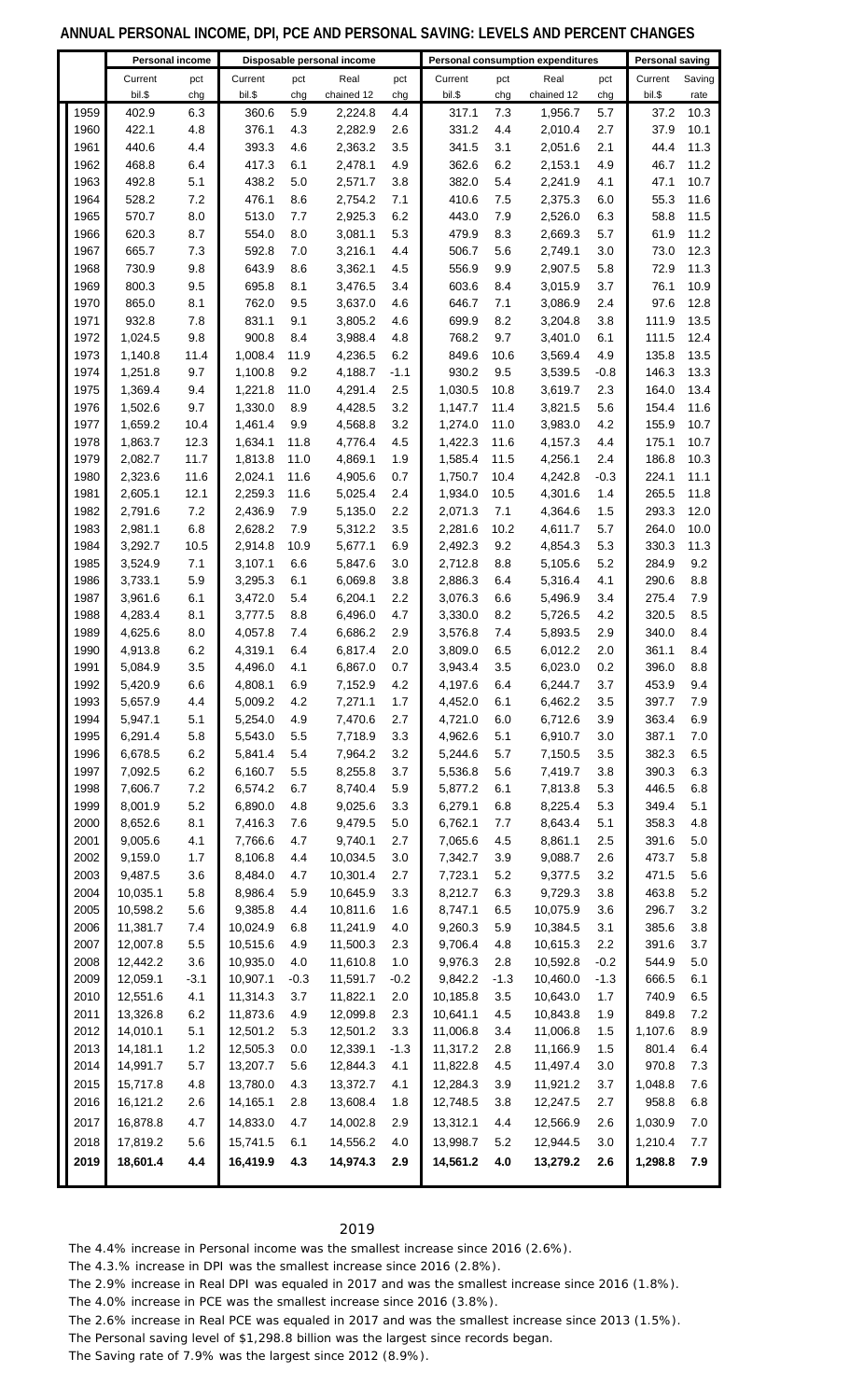# **MONTHLY PERSONAL INCOME, DPI, PCE AND PERSONAL SAVING: LEVELS AND PERCENT CHANGES**

|      |              | Personal income      |            |                      |            | Disposable personal income |               | Personal consumption expenditures |            |                      | <b>Personal saving</b> |                    | Price Index - pct chg |                   |            |
|------|--------------|----------------------|------------|----------------------|------------|----------------------------|---------------|-----------------------------------|------------|----------------------|------------------------|--------------------|-----------------------|-------------------|------------|
|      |              | Current              | pct        | Current              | pct        | Real                       | pct           | Current                           | pct        | Real                 | pct                    | Current            | Saving                | from one year ago |            |
|      |              | bil.\$               | chg        | bil.\$               | chg        | chained 12                 | chg           | bil.\$                            | chg        | chained 12           | chg                    | bil.\$             | rate                  | <b>PCE</b>        | PCE Core * |
| 2010 | Jan.         | 12,264.2             | 0.6        | 11,070.4             | 0.2        | 11,608.6                   | 0.0           | 10,001.8                          | 0.0        | 10,488.1             | $-0.2$                 | 674.2              | 6.1                   | 2.4               | 1.7        |
|      | Feb.         | 12,254.8             | $-0.1$     | 11,066.5             | 0.0        | 11,606.4                   | 0.0           | 10,030.6                          | 0.3        | 10,519.9             | 0.3                    | 641.6              | 5.8                   | 2.1               | 1.7        |
|      | Mar.         | 12,308.6             | 0.4        | 11,116.3             | 0.4        | 11,644.3                   | 0.3           | 10,089.1                          | 0.6        | 10,568.3             | 0.5                    | 634.2              | 5.7                   | 2.3               | 1.7        |
|      | Apr.         | 12,414.3             | 0.9        | 11,213.5             | 0.9        | 11,741.3                   | 0.8           | 10,112.9                          | 0.2        | 10,588.9             | 0.2                    | 714.1              | 6.4                   | 2.2               | 1.5        |
|      | May          | 12,520.9             | 0.9        | 11,306.0             | 0.8        | 11,835.7                   | 0.8           | 10,131.0                          | 0.2        | 10,605.6             | 0.2                    | 789.3              | 7.0                   | 2.1               | 1.5        |
|      | June         | 12,542.8             | 0.2        | 11,319.7             | 0.1        | 11,856.6                   | 0.2           | 10,151.4                          | 0.2        | 10,632.9             | 0.3                    | 780.9              | 6.9                   | 1.5               | 1.4        |
|      | July         | 12,590.6             | 0.4        | 11,348.2             | 0.3        | 11,876.2                   | 0.2           | 10,184.7                          | 0.3        | 10,658.6             | 0.2                    | 775.6              | 6.8                   | 1.5               | 1.4        |
|      | Aug.         | 12,653.7             | 0.5        | 11,396.3             | 0.4        | 11,910.7                   | 0.3           | 10,228.2                          | 0.4        | 10,689.8             | 0.3                    | 782.7              | 6.9                   | 1.4               | 1.3        |
|      | Sep.         | 12,663.7             | 0.1        | 11,395.7             | 0.0        | 11,899.0                   | $-0.1$        | 10,249.0                          | 0.2        | 10,701.6             | 0.1                    | 764.3              | 6.7                   | 1.3               | 1.2        |
|      | Oct.         | 12,725.5             | 0.5        | 11,446.1             | 0.4        | 11,916.3                   | 0.1           | 10,304.7                          | 0.5        | 10,728.0             | 0.2                    | 756.6              | 6.6                   | 1.2               | 0.9        |
|      | Nov.         | 12,780.0             | 0.4        | 11,493.0             | 0.4        | 11,942.6                   | 0.2           | 10,354.7                          | 0.5        | 10,759.8             | 0.3                    | 753.5              | 6.6                   | 1.2               | 0.9        |
|      | Dec.         | 12,900.2             | 0.9        | 11,600.4             | 0.9        | 12,026.9                   | 0.7           | 10,392.1                          | 0.4        | 10,774.2             | 0.1                    | 823.4              | 7.1                   | 1.3               | 0.9        |
| 2011 | Jan.         | 13,104.4             | 1.6        | 11,686.4             | 0.7        | 12,076.4                   | 0.4           | 10,435.5                          | 0.4        | 10,783.7             | 0.1                    | 869.6              | 7.4                   | 1.5               | 1.0        |
|      | Feb.         | 13,176.1             | 0.5        | 11,749.2<br>11,760.7 | 0.5<br>0.1 | 12,106.2                   | 0.2<br>$-0.3$ | 10,470.1<br>10,550.5              | 0.3<br>0.8 | 10,788.2             | 0.0<br>0.4             | 898.7<br>828.7     | 7.6                   | 1.8<br>2.1        | 1.1<br>1.2 |
|      | Mar.<br>Apr. | 13,194.2<br>13,226.3 | 0.1<br>0.2 | 11,788.3             | 0.2        | 12,069.3<br>12,047.0       | $-0.2$        | 10,587.6                          | 0.4        | 10,827.3<br>10,820.0 | $-0.1$                 | 816.5              | 7.0<br>6.9            | 2.5               | 1.4        |
|      | May          | 13,255.6             | 0.2        | 11,812.1             | 0.2        | 12,034.6                   | $-0.1$        | 10,612.0                          | 0.2        | 10,811.9             | $-0.1$                 | 817.1              | 6.9                   | 2.7               | 1.5        |
|      | June         | 13,319.9             | 0.5        | 11,865.4             | 0.5        | 12,091.0                   | 0.5           | 10,636.8                          | 0.2        | 10,839.0             | 0.3                    | 849.3              | 7.2                   | 2.8               | 1.6        |
|      | July         | 13,391.0             | 0.5        | 11,922.0             | 0.5        | 12,126.4                   | 0.3           | 10,677.5                          | 0.4        | 10,860.6             | 0.2                    | 865.1              | 7.3                   | 2.9               | 1.7        |
|      | Aug.         | 13,409.0             | 0.1        | 11,937.8             | 0.1        | 12,113.1                   | $-0.1$        | 10,700.6                          | 0.2        | 10,857.7             | 0.0                    | 855.5              | 7.2                   | 3.0               | 1.9        |
|      | Sep.         | 13,406.1             | 0.0        | 11,933.7             | 0.0        | 12,091.2                   | $-0.2$        | 10,738.1                          | 0.4        | 10,879.8             | 0.2                    | 809.4              | 6.8                   | 3.1               | 1.9        |
|      | Oct.         | 13,423.3             | 0.1        | 11,955.8             | 0.2        | 12,112.8                   | 0.2           | 10,753.1                          | 0.1        | 10,894.4             | 0.1                    | 814.8              | 6.8                   | 2.8               | 1.8        |
|      | Nov.         | 13,442.9             | 0.1        | 11,978.1             | 0.2        | 12,110.5                   | 0.0           | 10,759.5                          | 0.1        | 10,878.4             | $-0.1$                 | 832.9              | 7.0                   | 2.8               | 1.9        |
|      | Dec.         | 13,572.4             | 1.0        | 12,093.6             | 1.0        | 12,220.2                   | 0.9           | 10,772.2                          | 0.1        | 10,884.9             | 0.1                    | 940.5              | 7.8                   | 2.6               | 2.1        |
| 2012 | Jan.         | 13,682.5             | 0.8        | 12,227.0             | 1.1        | 12,311.0                   | 0.7           | 10,862.1                          | 0.8        | 10,936.7             | 0.5                    | 983.7              | 8.0                   | 2.6               | 2.1        |
|      | Feb.         | 13,799.6             | 0.9        | 12,330.3             | 0.8        | 12,385.4                   | 0.6           | 10,953.5                          | 0.8        | 11,002.4             | 0.6                    | 991.5              | 8.0                   | 2.6               | 2.1        |
|      | Mar.         | 13,874.9             | 0.5        | 12,396.4             | 0.5        | 12,429.3                   | 0.4           | 10,951.8                          | 0.0        | 10,980.8             | $-0.2$                 | 1,051.5            | 8.5                   | 2.4               | 2.1        |
|      | Apr.         | 13,945.8             | 0.5        | 12,461.1             | 0.5        | 12,477.1                   | 0.4           | 10,979.7                          | 0.3        | 10,993.9             | 0.1                    | 1,088.9            | 8.7                   | 2.1               | 2.0        |
|      | May          | 13,941.5             | 0.0        | 12,456.8             | 0.0        | 12,487.5                   | 0.1           | 10,968.6                          | $-0.1$     | 10,995.6             | 0.0                    | 1,098.9            | 8.8                   | 1.6               | 1.9        |
|      | June         | 13,953.2             | 0.1        | 12,461.2             | 0.0        | 12,498.7                   | 0.1           | 10,946.3                          | $-0.2$     | 10,979.2             | $-0.1$                 | 1,130.7            | 9.1                   | 1.6               | 1.9        |
|      | July         | 13,872.7             | $-0.6$     | 12,377.4             | $-0.7$     | 12,410.1                   | $-0.7$        | 10,977.2                          | 0.3        | 11,006.2             | 0.2                    | 1,019.4            | 8.2                   | 1.4               | 1.8        |
|      | Aug.         | 13,877.0             | 0.0        | 12,371.2             | $-0.1$     | 12,362.6                   | $-0.4$        | 11,004.1                          | 0.2        | 10,996.5             | $-0.1$                 | 983.5              | 8.0                   | 1.5               | 1.7        |
|      | Sep.         | 13,996.6             | 0.9        | 12,469.3             | 0.8        | 12,422.5                   | 0.5           | 11,061.5                          | 0.5        | 11,019.9             | 0.2                    | 1,021.2            | 8.2                   | 1.7               | 1.7        |
|      | Oct.         | 14,141.4             | 1.0        | 12,600.4<br>12,769.7 | 1.1        | 12,516.4                   | 0.8           | 11,099.8                          | 0.3        | 11,025.8             | 0.1                    | 1,109.4            | 8.8                   | 2.0               | 1.9        |
|      | Nov.<br>Dec. | 14,335.4<br>14,701.1 | 1.4<br>2.6 | 13,093.6             | 1.3<br>2.5 | 12,693.1<br>13,016.3       | 1.4<br>2.5    | 11,136.8<br>11,140.5              | 0.3<br>0.0 | 11,070.0<br>11,074.7 | 0.4<br>0.0             | 1,244.3<br>1,568.3 | 9.7<br>12.0           | 1.7<br>1.6        | 1.8<br>1.7 |
| 2013 | Jan.         | 14,003.4             | $-4.7$     | 12,362.5             | $-5.6$     | 12,266.8                   | $-5.8$        | 11,202.8                          | 0.6        | 11,116.1             | 0.4                    | 776.2              | 6.3                   | 1.5               | 1.6        |
|      | Feb.         | 13,994.1             | $-0.1$     | 12,345.3             | $-0.1$     | 12,205.2                   | $-0.5$        | 11,239.6                          | 0.3        | 11,112.1             | 0.0                    | 721.0              | 5.8                   | 1.6               | 1.6        |
|      | Mar.         | 14,006.2             | 0.1        | 12,347.8             | 0.0        | 12,223.9                   | 0.2           | 11,227.1                          | $-0.1$     | 11,114.4             | 0.0                    | 732.6              | 5.9                   | 1.3               | 1.5        |
|      | Apr.         | 14,061.1             | 0.4        | 12,387.1             | 0.3        | 12,271.9                   | 0.4           | 11,205.4                          | $-0.2$     | 11,101.2             | $-0.1$                 | 792.3              | 6.4                   | 1.1               | $1.4$      |
|      | May          | 14,150.7             | 0.6        | 12,466.1             | 0.6        | 12,342.2                   | 0.6           | 11,244.6                          | 0.4        | 11,132.9             | 0.3                    | 834.9              | 6.7                   | 1.3               | $1.4$      |
|      | June         | 14,193.1             | 0.3        | 12,506.2             | 0.3        | 12,355.0                   | 0.1           | 11,268.8                          | 0.2        | 11,132.5             | 0.0                    | 855.8              | 6.8                   | 1.5               | 1.5        |
|      | July         | 14,181.0             | $-0.1$     | 12,507.9             | 0.0        | 12,341.5                   | $-0.1$        | 11,296.7                          | 0.2        | 11,146.4             | 0.1                    | 828.8              | 6.6                   | 1.6               | $1.5$      |
|      | Aug.         | 14,227.8             | 0.3        | 12,554.4             | 0.4        | 12,368.7                   | 0.2           | 11,329.2                          | 0.3        | 11,161.7             | 0.1                    | 840.0              | 6.7                   | 1.4               | 1.6        |
|      | Sep.         | 14,287.2             | 0.4        | 12,610.3             | 0.4        | 12,418.7                   | 0.4           | 11,366.9                          | 0.3        | 11,194.2             | 0.3                    | 853.8              | 6.8                   | $1.2$             | 1.6        |
|      | Oct.         | 14,279.6             | $-0.1$     | 12,597.6             | $-0.1$     | 12,386.0                   | $-0.3$        | 11,419.8                          | 0.5        | 11,228.0             | 0.3                    | 787.7              | 6.3                   | 1.0               | 1.5        |
|      | Nov.         | 14,354.2             | 0.5        | 12,656.7             | 0.5        | 12,425.3                   | 0.3           | 11,487.6                          | 0.6        | 11,277.7             | 0.4                    | 779.3              | 6.2                   | 1.3               | 1.6        |
|      | Dec.         | 14,434.6             | 0.6        | 12,721.3             | 0.5        | 12,464.3                   | 0.3           | 11,517.9                          | 0.3        | 11,285.3             | 0.1                    | 813.9              | 6.4                   | 1.5               | 1.6        |
| 2014 | Jan.         | 14,537.3             | 0.7        | 12,805.7             | 0.7        | 12,523.8                   | 0.5           | 11,503.7                          | $-0.1$     | 11,250.4             | $-0.3$                 | 904.1              | 7.1                   | 1.5               | 1.5        |
|      | Feb.         | 14,638.0             | 0.7        | 12,891.5             | 0.7        | 12,601.1                   | 0.6           | 11,574.5                          | 0.6        | 11,313.8             | 0.6                    | 914.5              | 7.1                   | 1.1               | 1.5        |
|      | Mar.         | 14,742.5<br>14,813.5 | 0.7<br>0.5 | 12,987.4<br>13,060.7 | 0.7<br>0.6 | 12,670.0<br>12,718.0       | 0.5<br>0.4    | 11,644.5<br>11,707.1              | 0.6<br>0.5 | 11,359.9<br>11,399.9 | 0.4<br>0.4             | 937.3<br>945.6     | 7.2<br>7.2            | 1.5<br>1.7        | 1.6<br>1.6 |
|      | Apr.<br>May  | 14,886.8             | 0.5        | 13,131.7             | 0.5        | 12,766.3                   | 0.4           | 11,750.9                          | 0.4        | 11,423.9             | 0.2                    | 972.6              | 7.4                   | 1.8               | $1.7$      |
|      | June         | 14,972.0             | 0.6        | 13,206.6             | 0.6        | 12,825.3                   | 0.5           | 11,812.7                          | 0.5        | 11,471.7             | 0.4                    | 986.3              | 7.5                   | 1.7               | 1.7        |
|      | July         | 15,049.2             | $0.5\,$    | 13,267.0             | 0.5        | 12,865.1                   | 0.3           | 11,858.1                          | 0.4        | 11,498.9             | 0.2                    | 996.5              | 7.5                   | 1.8               | $1.7$      |
|      | Aug.         | 15,126.8             | 0.5        | 13,327.5             | 0.5        | 12,926.0                   | 0.5           | 11,939.1                          | 0.7        | 11,579.4             | 0.7                    | 971.8              | 7.3                   | 1.6               | 1.6        |
|      | Sep.         | 15,183.9             | 0.4        | 13,371.6             | 0.3        | 12,965.8                   | 0.3           | 11,948.8                          | 0.1        | 11,586.2             | 0.1                    | 1,000.3            | $7.5\,$               | 1.6               | 1.6        |
|      | Oct.         | 15,249.3             | 0.4        | 13,424.5             | 0.4        | 13,020.8                   | 0.4           | 12,018.4                          | 0.6        | 11,656.9             | 0.6                    | 979.2              | 7.3                   | 1.4               | 1.5        |
|      | Nov.         | 15,315.8             | 0.4        | 13,478.7             | 0.4        | 13,083.8                   | 0.5           | 12,050.2                          | 0.3        | 11,697.2             | 0.3                    | 998.6              | 7.4                   | 1.1               | $1.4$      |
|      | Dec.         | 15,385.4             | 0.5        | 13,539.7             | 0.5        | 13,164.6                   | 0.6           | 12,065.0                          | 0.1        | 11,730.8             | 0.3                    | 1,042.3            | 7.7                   | 0.8               | $1.4$      |
|      |              |                      |            |                      |            |                            |               |                                   |            |                      |                        |                    |                       |                   |            |

\* PCE Core = PCE excluding food and energy